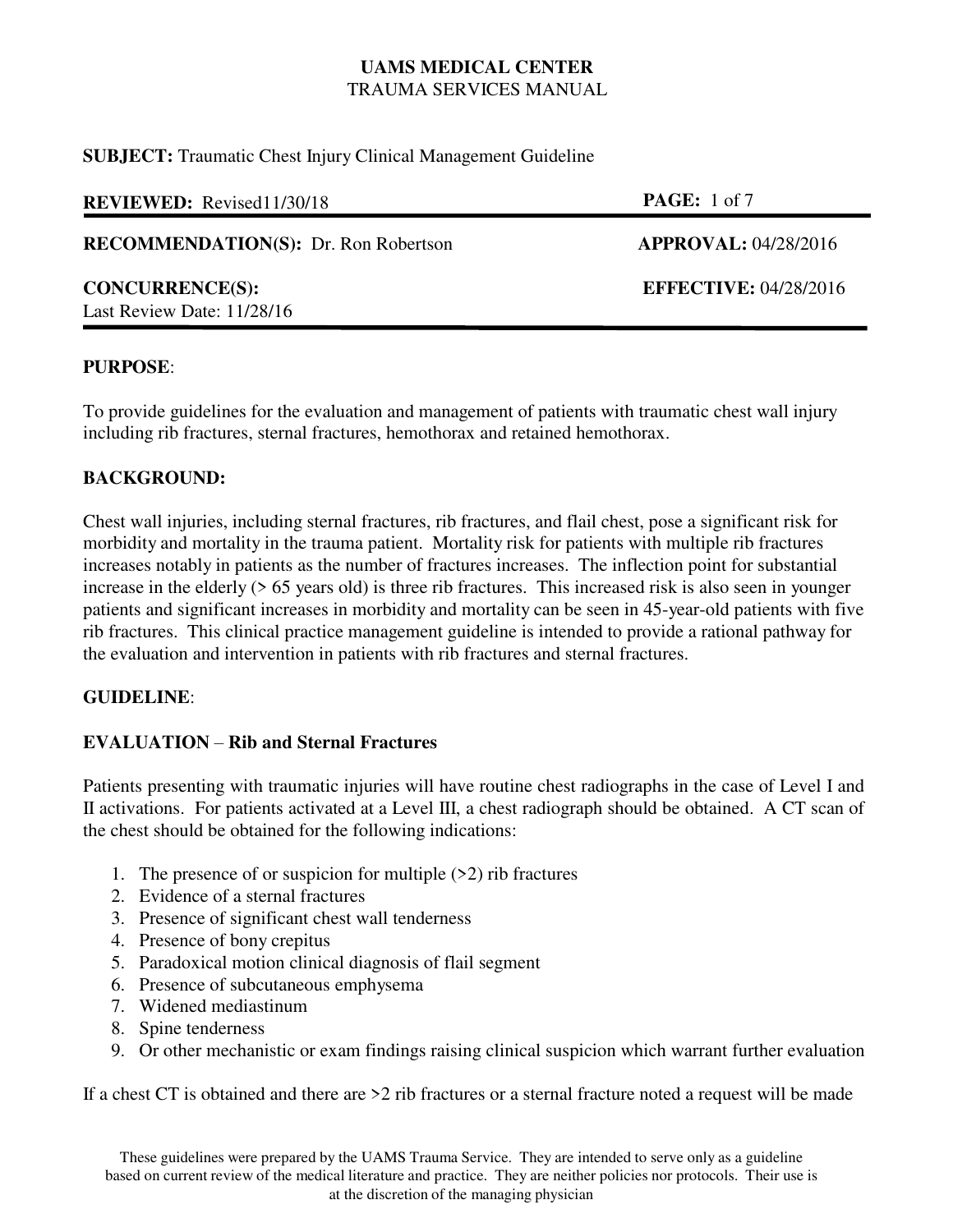**SUBJECT:** Traumatic Chest Injury Clinical Management Guideline

| <b>REVIEWED:</b> Revised11/30/18                     | <b>PAGE:</b> $2 \text{ of } 7$ |
|------------------------------------------------------|--------------------------------|
| <b>RECOMMENDATION(S):</b> Dr. Ron Robertson          | <b>APPROVAL: 04/28/2016</b>    |
| <b>CONCURRENCE(S):</b><br>Last Review Date: 11/28/16 | <b>EFFECTIVE: 04/28/2016</b>   |

for 3D reconstructions of the chest wall bony structures with and without the presence of the scapula.

# **INITIAL MANAGEMENT -- Rib Fractures**

The hallmark for management of rib and sternal fractures is pain management and aggressive pulmonary toilet. Given the risk for morbidity and mortality associated with rib fractures, especially in the elderly, strong consideration should be given to admission or observation until such time that the patient demonstrates adequate pain control to perform incentive spirometry, coughing and clearance of secretions.

• Generally, all patients over the age of 65 with rib fractures/significant pain/or poor pulmonary function should be admitted or observed

- Patients under the age of 65 with 3 or more fractures should be admitted or observed
- Admission location

Indications for Admission to ICU:

- Any age with multiple rib fractures and/or flail chest and either of the following:
	- o Need for mechanical ventilation
	- o Inability to pull more than 7.5cc/kg IBW on incentive spirometry

Indications for Admission to Progressive:

- Age > 45 with > 3 rib fractures and/or flail chest<sup>1</sup>
- Any age with >3 rib fractures and/or flail chest and any of the following:
	- o Poor pain control
	- o Incentive spirometer (IS) volumes ≤15cc/kg IBW
	- o Oxygen requirement ≥ 5L/min nasal cannula
	- o VEP desired every 2-3 hours (every 4 hours can be done on floor; more frequently than every 2 hours requires SICU)

*\* When the above indications are no longer met, the patient may be transferred to floor*

- Patients should be started on non-operative management
	- Multimodal pain therapy (per Acute Trauma Pain Management guideline) starting in Emergency Department
	- If analgesia inadequate on multi-modal therapy consider early anesthesia pain management consult, especially in patient with age  $> 65$

These guidelines were prepared by the UAMS Trauma Service. They are intended to serve only as a guideline based on current review of the medical literature and practice. They are neither policies nor protocols. Their use is at the discretion of the managing physician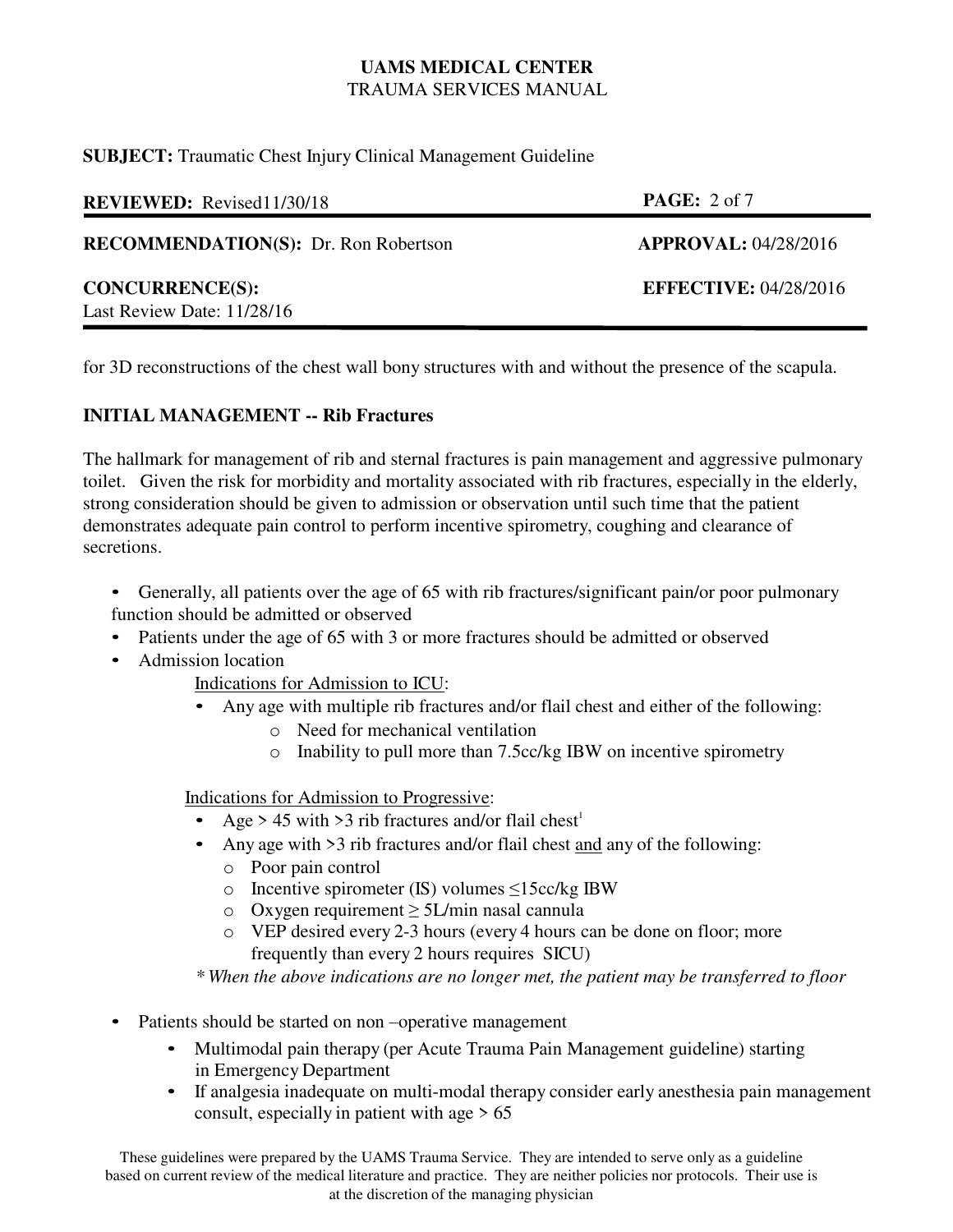## **SUBJECT:** Traumatic Chest Injury Clinical Management Guideline

| <b>REVIEWED:</b> Revised11/30/18                     | <b>PAGE:</b> $3 \text{ of } 7$ |
|------------------------------------------------------|--------------------------------|
| <b>RECOMMENDATION(S):</b> Dr. Ron Robertson          | <b>APPROVAL: 04/28/2016</b>    |
| <b>CONCURRENCE(S):</b><br>Last Review Date: 11/28/16 | <b>EFFECTIVE: 04/28/2016</b>   |

- Patients will receive an incentive spirometer and education on its use
- Orders for respiratory care for teaching and hourly use of the incentive spirometer should be written
- Serial examination should be performed to determine the efficacy of the current pain management regimen.
	- The pain control should be sufficient to allow the patient achieve 10cc/kg of ideal body weight inspiratory effort on the incentive spirometer.
	- The patient should be able to generate a cough sufficient to clear blood and secretions.
- If the patient is not able to perform these aspects of pulmonary toilet successfully, a consult will be made to anesthesia pain team for placement of a thoracic epidural or paravertebral blocks to be placed.
- Repeat assessment of the efficacy of the pain management is performed to assure adequate pulmonary toilet.
- If the patient is not able to achieve the above pulmonary toilet goals consideration should be given to surgical chest wall stabilization based on the indications below.
- The consideration and decision for operative stabilization or continued non operative management should be made within 48 hours of injury whenever possible.

## Indications for Surgical Chest Wall Stabilization:

Patients who fail to achieve adequate pulmonary toilet and pain control as described above should have a CT scan of the chest (without contrast unless contrast is otherwise indicated) should be performed and reformatted with 3D reconstructions with and without the scapula. If a CT scan was done at the time of admission these previously performed images may be reviewed. The CT 3D reformats should be reviewed to correlate patient symptoms with one of the below indications for surgical stabilization.

- 1. Flail Chest
	- a. Failure to wean on the vent
	- b. Paradoxical motion
- 2. Pain
	- a. Typically, three or more ribs
	- b. Crepitus with movement
	- c. Failure of pain control efforts to allow adequate pulmonary toilet.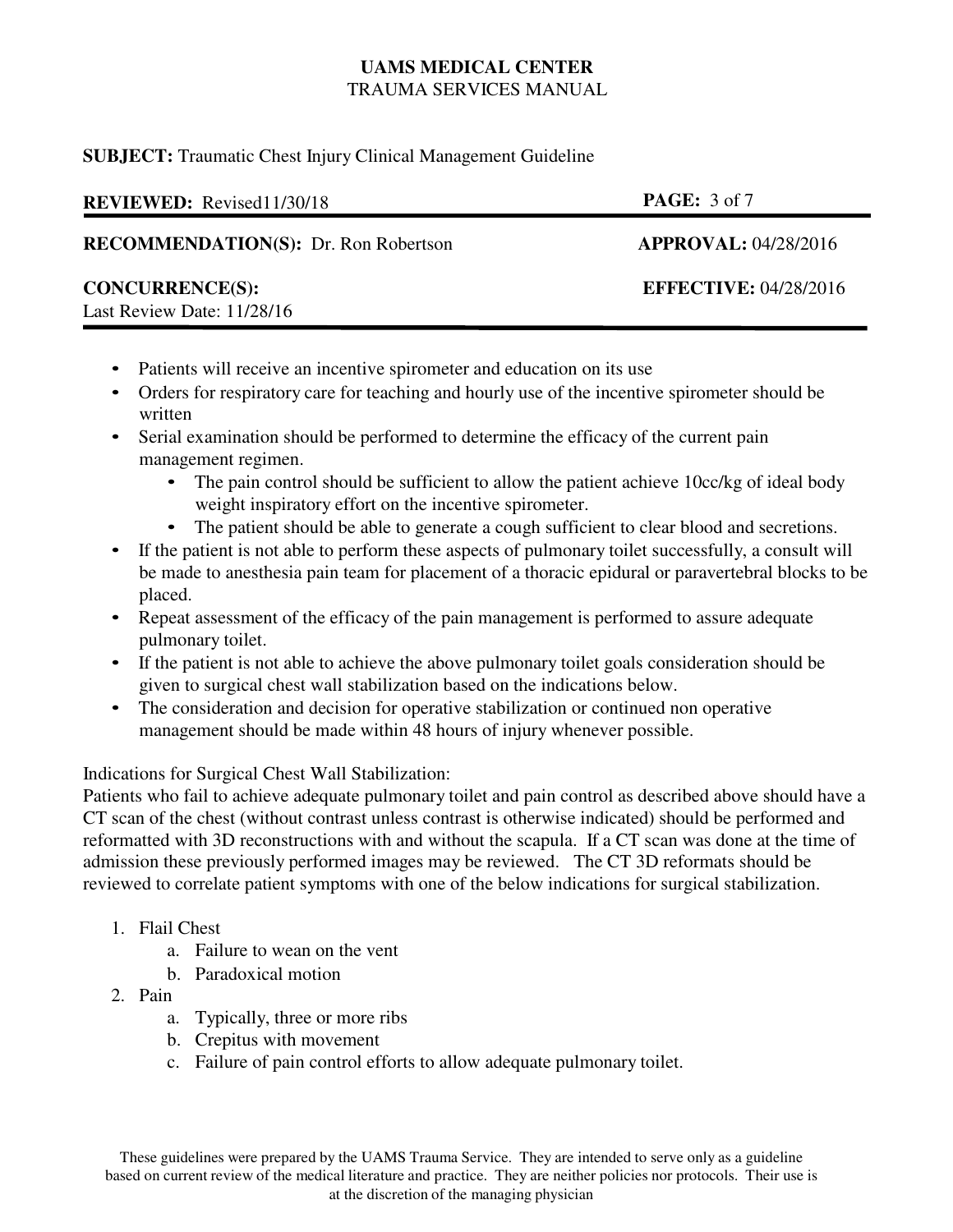## **SUBJECT:** Traumatic Chest Injury Clinical Management Guideline

| <b>REVIEWED:</b> Revised11/30/18                       | <b>PAGE:</b> $4 \text{ of } 7$ |
|--------------------------------------------------------|--------------------------------|
| <b>RECOMMENDATION(S):</b> Dr. Ron Robertson            | <b>APPROVAL: 04/28/2016</b>    |
| <b>CONCURRENCE(S):</b><br>Last Review Date: $11/28/16$ | <b>EFFECTIVE: 04/28/2016</b>   |

- 3. Deformity
	- a. Loss of volume
	- b. Displaced ribs impede lung expansion
	- c. Lung impalement with rib or fracture fragment
	- d. Herniation of lung through chest wall
- 4. Non-Union
	- a. Focal pain at site of fracture 2-3 months after injury
	- b. Symptomatic fracture movement
- 5. Need for a thoracotomy for other reason

Surgical intervention should be performed within 72 hours of injury whenever possible. A relative contraindication to this protocol is patients with a severe traumatic brain injury or unstable spine who are likely to be on the ventilator for a prolonged period of time and would not benefit from stabilization to expedite the ability to extubate.

Post stabilization films should be obtained prior to discharge with PA and Lateral CXR.

## INITIAL MANAGEMENT: Sternal Fractures

Sternal fractures can be a severely debilitating injury with significant pain not all sternal fractures require stabilization and initial efforts at pain control should follow the same sequence of pain control as rib fractures.

Indications for Surgical Sternal Stabilization:

- Severe pain
- Respiratory dysfunction attributable to the sternal pain
- Displacement or Overlap of the fractured sternum
- Instability with or without flail
- Non union of previous fracture
- Hunched over posture due to pain
- Limited range of motion of the upper extremities due to sternal pain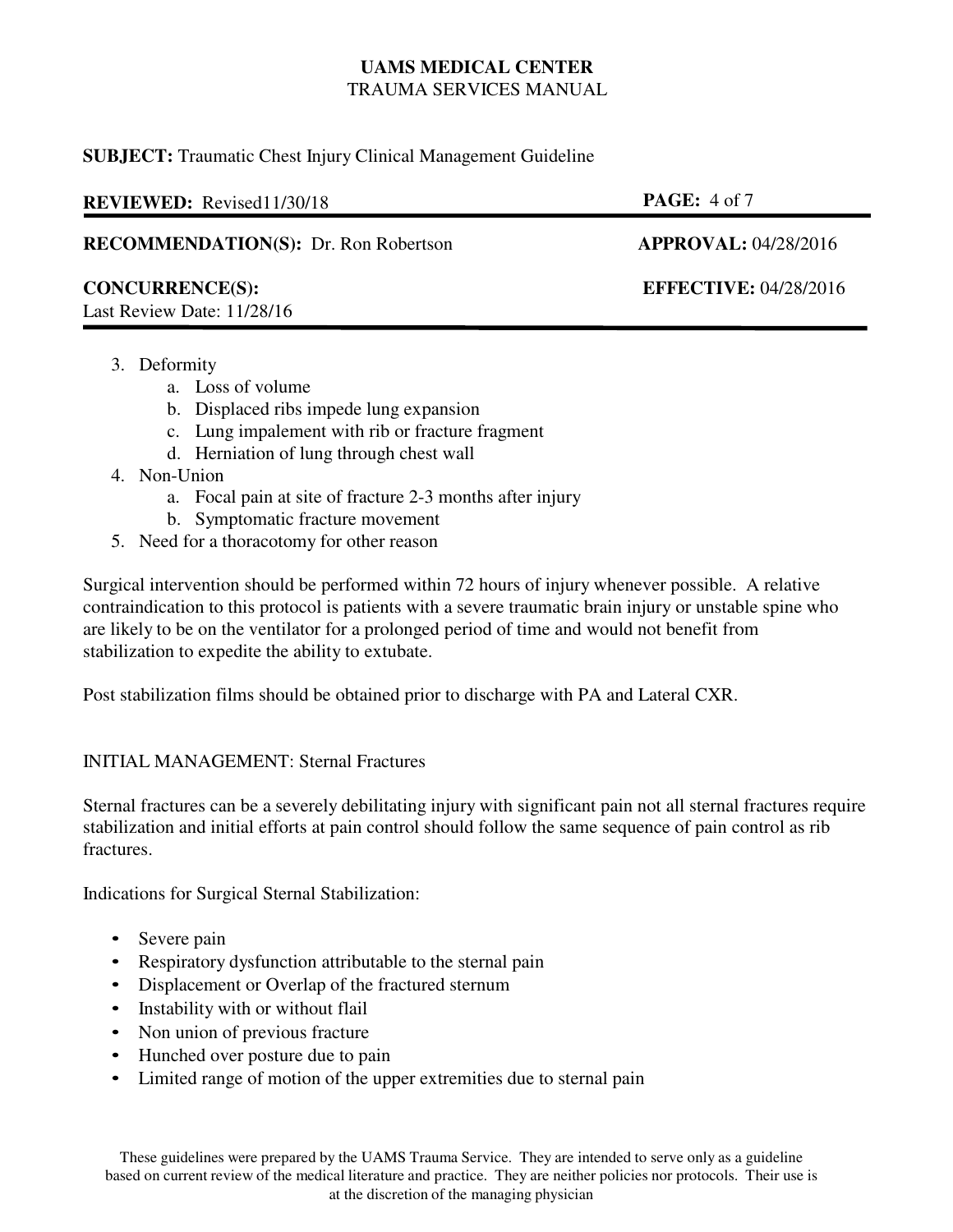### **SUBJECT:** Traumatic Chest Injury Clinical Management Guideline

| <b>REVIEWED:</b> Revised11/30/18                       | <b>PAGE:</b> 5 of 7          |
|--------------------------------------------------------|------------------------------|
| <b>RECOMMENDATION(S):</b> Dr. Ron Robertson            | <b>APPROVAL: 04/28/2016</b>  |
| <b>CONCURRENCE(S):</b><br>Last Review Date: $11/28/16$ | <b>EFFECTIVE: 04/28/2016</b> |

CT scans with reformats should be obtained and reviewed as described in the rib fractures above. Patients with overlap or displacement greater than the thickness of the sternum are likely to benefit the greatest from surgical stabilization.

Post stabilization films should be obtained prior to discharge with PA and Lateral CXR.

# INITIAL MANAGEMENT: Hemothorax and Retained Hemothorax

Patients with a retained hemothorax of greater than 300cc have a high rate of development of empyema and other complications from the blood in the chest. Patients noted to have persistent or recurrent fluid in the chest warrant further evaluation to determine the volume and nature of the fluid. CXR has been shown to be a poor indicator of volume and need for intervention.

- Identification of fluid in the chest on initial CXR during resuscitation warrants intervention or further evaluation with CT.
	- o Opacification of the hemithorax or evidence of a hemopneumothorax should be addressed immediately with tube thoracostomy.
	- o If there is a smaller amount of blood present which does not require immediate action CT scan can be used to further evaluate the fluid collection.
	- o Drainage with tube thoracostomy should be considered for fluid collections greater than 300 cc.
- In patients who previously underwent drainage and have a residual or recurrent fluid collection, further evaluation or drainage may be necessary
	- o If it is clear that the effusion/hemothorax is greater than 300cc or is symptomatic, an additional tube thoracostomy should be considered drain the fluid accumulation.
	- $\circ$  If the size is difficult to determine or there have been multiple unsuccessful attempts to drain the fluid with tube thoracostomy, a repeat CT scan should be performed to determine the size, character of the fluid and the presence of any loculations which would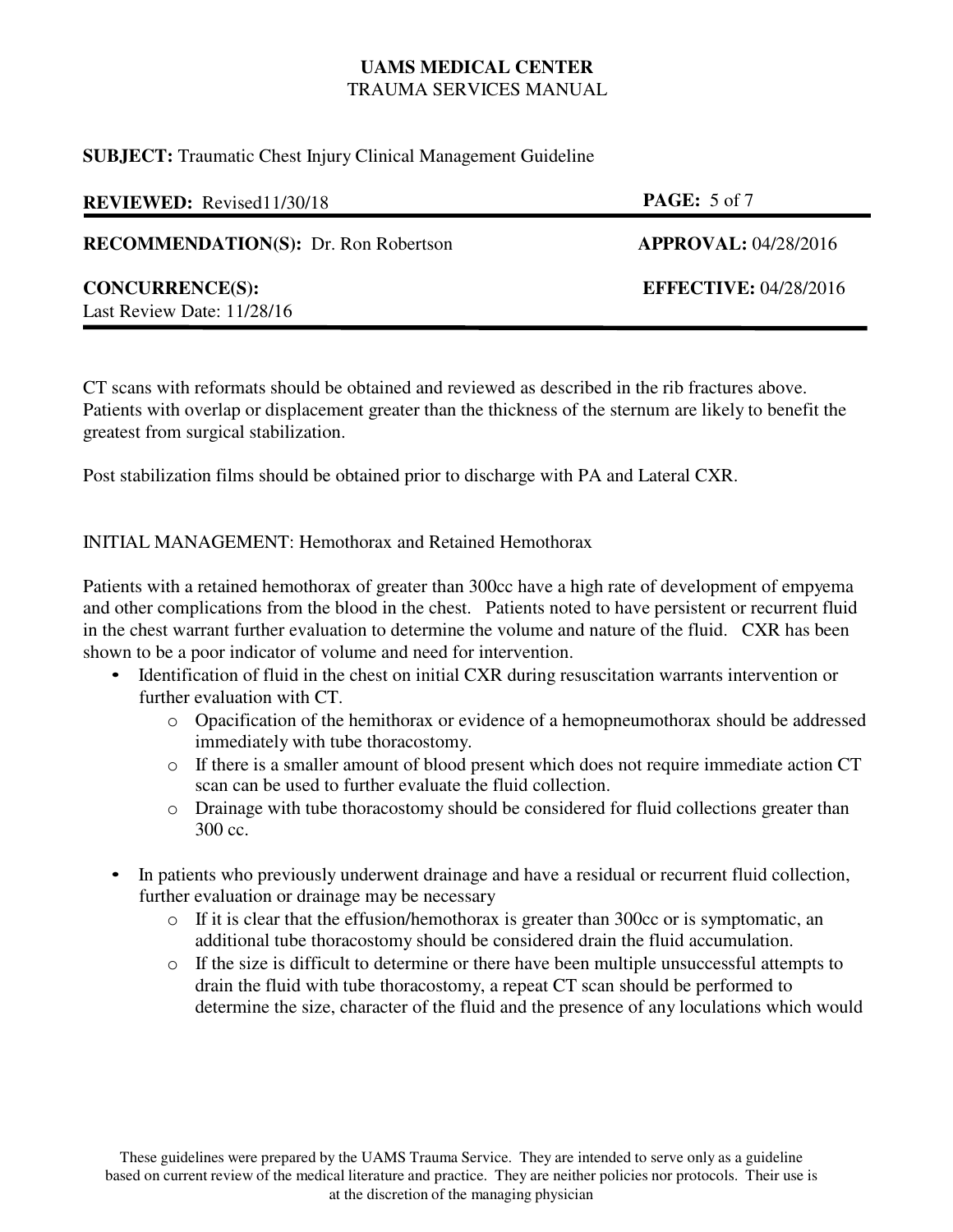**SUBJECT:** Traumatic Chest Injury Clinical Management Guideline

| <b>REVIEWED:</b> Revised11/30/18            | <b>PAGE:</b> 6 of 7          |
|---------------------------------------------|------------------------------|
| <b>RECOMMENDATION(S):</b> Dr. Ron Robertson | APPROVAL: 04/28/2016         |
| <b>CONCURRENCE(S):</b>                      | <b>EFFECTIVE: 04/28/2016</b> |

explain the incomplete drainage.

• Tube Thoracostomy

Last Review Date: 11/28/16

- o May be performed with multiple different types of tubes.
- o There is evidence that 28-32 French chest tubes perform the same as 36-40 French tubes for the evacuation of blood and air from the hemithorax. Consideration should be given to using smaller tubes for help with post placement pain management.
- o Pig Tail catheters have been shown to be successful in the evacuation of fluid and air from the chest with less pain than a traditional chest tube but are more difficult to place and have a higher complication rate of malposition than traditional tubes. At this time their use should be considered when placement is accompanied by image guidance e.g. fluoroscopy, CT guidance, and ultrasound at bedside and/or by interventional radiology.
- o Fluted drains may be used (e.g. Blake Drains, JP Drains) in lieu of chest tubes or pig tail catheters when placed at the time of surgery.
- Video Assisted Thoracoscopic Surgery (VATS)
	- o In circumstances where there is organization of the fluid within the chest, multiple loculations, enhancing wall around the fluid, inability to drain or other evidence of empyema or complicated fluid collection, consideration should be given to early VATS for decortication and evacuation of the chest. This procedure is best performed early to reduce the risk of organization and fibrous reaction which occurs in the setting of delayed intervention. Early intervention reduces the risk of conversion to open thoracotomy.